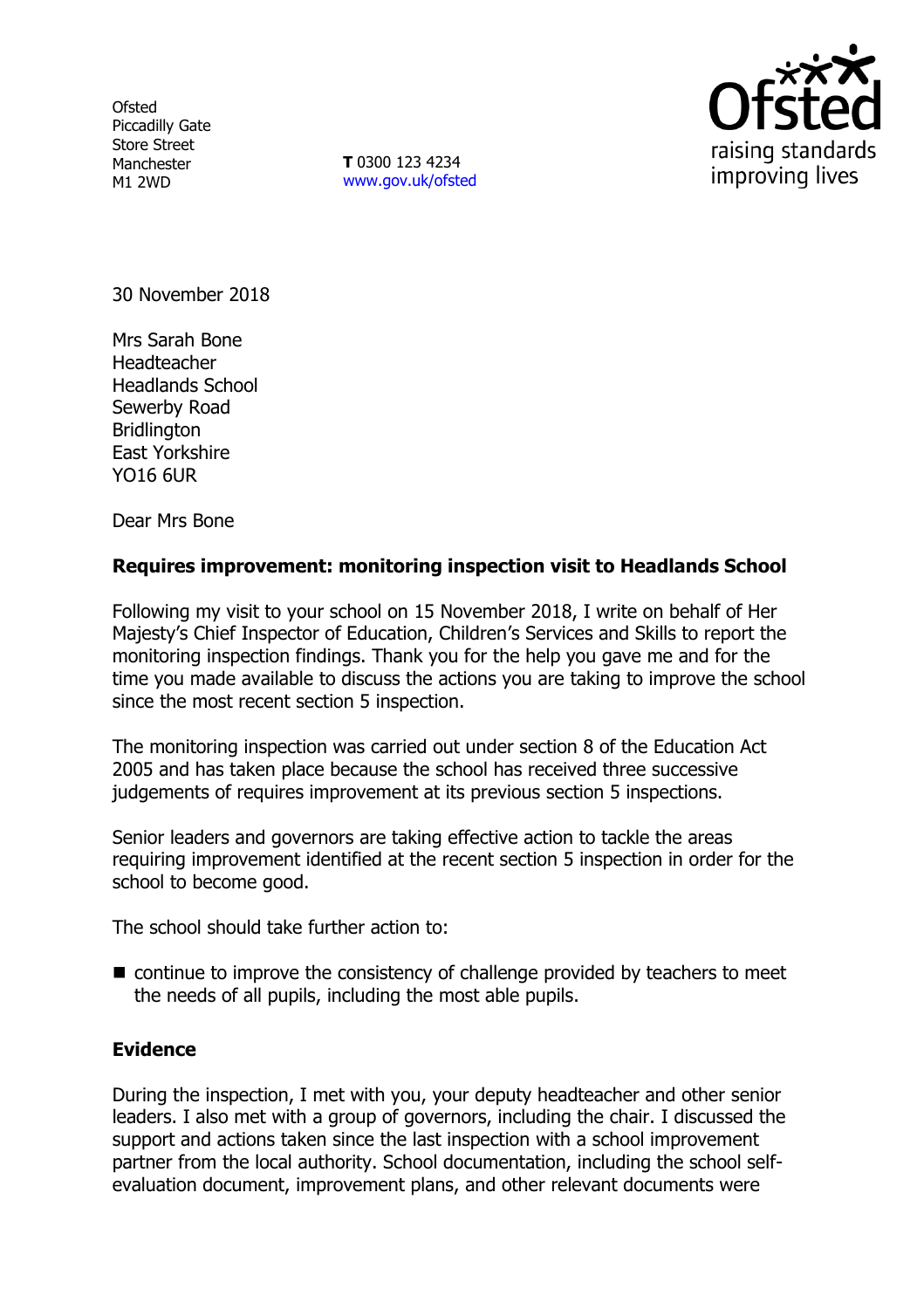

scrutinised. I conducted short visits to lessons with the deputy headteacher. A sample of pupils' work was reviewed alongside senior leaders. I also met with a group of pupils from Years 7, 8, 9, 10 and 11 to evaluate their views on developments since the last inspection.

## **Context**

Since the last inspection, there have been a small number of changes in staffing. A teacher of English and a teacher of science have left the school. Governors appointed a newly qualified teacher of science in September 2018. Since January 2018, three members of the governing body have stepped down, two new governors have been appointed and the school is currently in the process of recruiting a third governor. Governors have commissioned two external reviews of pupil premium spending and school leaders have started acting upon the findings.

### **Main findings**

Since the last inspection, you took on board the recommendations from the inspection report and you acted swiftly and decisively. You and your leaders continued to take robust actions to eradicate weak teaching. You redistributed key roles and responsibilities to take full advantage of leaders' strengths. Together with your senior leadership team, you are relentless in your drive for continuous school improvement. You have a clear vision for your school and you have raised expectations further. School leaders have an unwavering determination to ensure that pupils are at the heart of everything you do in your school, and this is clearly communicated to staff at all levels. You have further refined the school improvement plans, which are focused on correctly identified areas for improvement and the impact of leaders' actions. As a result, the quality of teaching and learning and outcomes of pupils are improving.

Following the findings from the last inspection, you and your leaders ensured that teachers are provided with appropriate information on pupils' prior learning. There is clear guidance for teachers on how to use this information when planning learning activities, to meet the needs of all pupils, including the most able pupils. For example, teachers use seating plans and regularly review them, following various assessment points and based on pupils' progress. You introduced the 'Highlands High 5' school priorities and focused further the training provided to staff, to raise aspirations and make sure that expectations are clear. During the joint visits to lessons with your deputy headteacher and from the scrutiny of pupils' work, we were able to confirm that where pupils learn effectively, teachers plan activities that challenge all pupils, including the most able pupils. Questioning is targeted and probes pupils' knowledge and understanding. As a result, teaching and learning and outcomes of pupils are improving, including in English and science. However, there remain inconsistencies across subjects and within departments. You agreed with me that more work is needed in this area to embed further the increasingly effective practice in the school.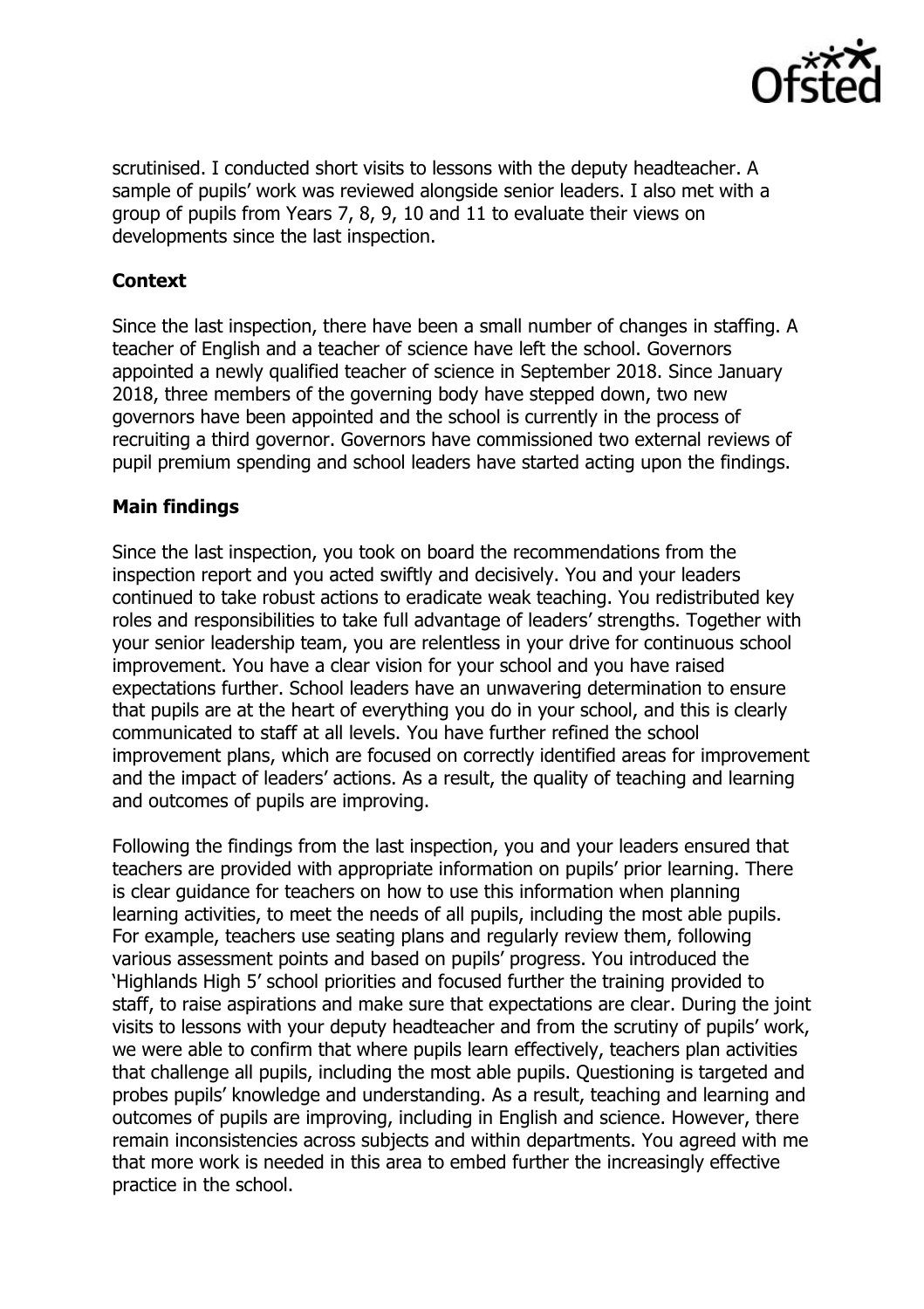

Since the last inspection, you reviewed the school's management information system and ensured that you use transition information more effectively when pupils arrive at the school. You and your leaders are proactive in monitoring the performance of your feeder primary schools and analyse assessment information to ensure that pupils continue to make effective progress when they join your school. As a result, teachers know the pupils' strengths and weaknesses and are better prepared to support pupils with their learning.

Shortly after the last inspection you reviewed the school's feedback and assessment and monitoring and evaluation policies. During the joint scrutiny of pupils' work with your deputy headteacher and other senior leaders, we were able to confirm the increasing impact of your reviewed teaching and learning strategies. Pupils have more opportunities to deepen their knowledge and subject-specific skills, for example through the use of the challenge tasks, in a range of subjects. Guidance provided from most teachers supports pupils in deepening their knowledge and understanding. However, some variation remains across some subjects, including science.

Following the last inspection, you ensured that professional development of staff and training is personalised and linked to your quality assurance evaluations. As a result, you know well the strengths and areas for development of the quality of teaching and learning in the school. You focused particularly on staff developing further effective strategies in the use of appropriate challenge for all pupils and raised the profile of disadvantaged pupils through your 'disadvantaged first' initiative. Senior leaders 'walk the school' frequently and identify examples of effective practice. These examples are shared and celebrated with all staff during training sessions and through the teaching and learning board in the staffroom. As a result, teachers are becoming more confident and more creative in their teaching practice.

Since the last inspection, you and governors reviewed a number of policies and commissioned a further two external reviews of the school's use of the pupil premium funding. You refined the roles and responsibilities of senior leaders to provide a clearer focus on pupil premium strategies. Senior leaders regularly monitor the consistency of application of these policies, through visits to lessons, scrutiny of pupils' work and discussions with pupils. Regular meetings with middle leaders, including pupil progress reviews, provide challenge and monitor the impact of strategies on teaching and learning and outcomes. As a result, outcomes of pupils, including disadvantaged pupils, improved further in 2018. School assessment information indicates that this improving trend is continuing with current pupils in the school. Inspection evidence and scrutiny of pupils' work, confirm this.

Following the last inspection, you raised the profile of attendance further. The senior leader responsible for this area leads his team well and analyses attendance information regularly and effectively. He ensures that timely actions are taken, particularly where pupils are at risk of persistent absence. You have strengthened